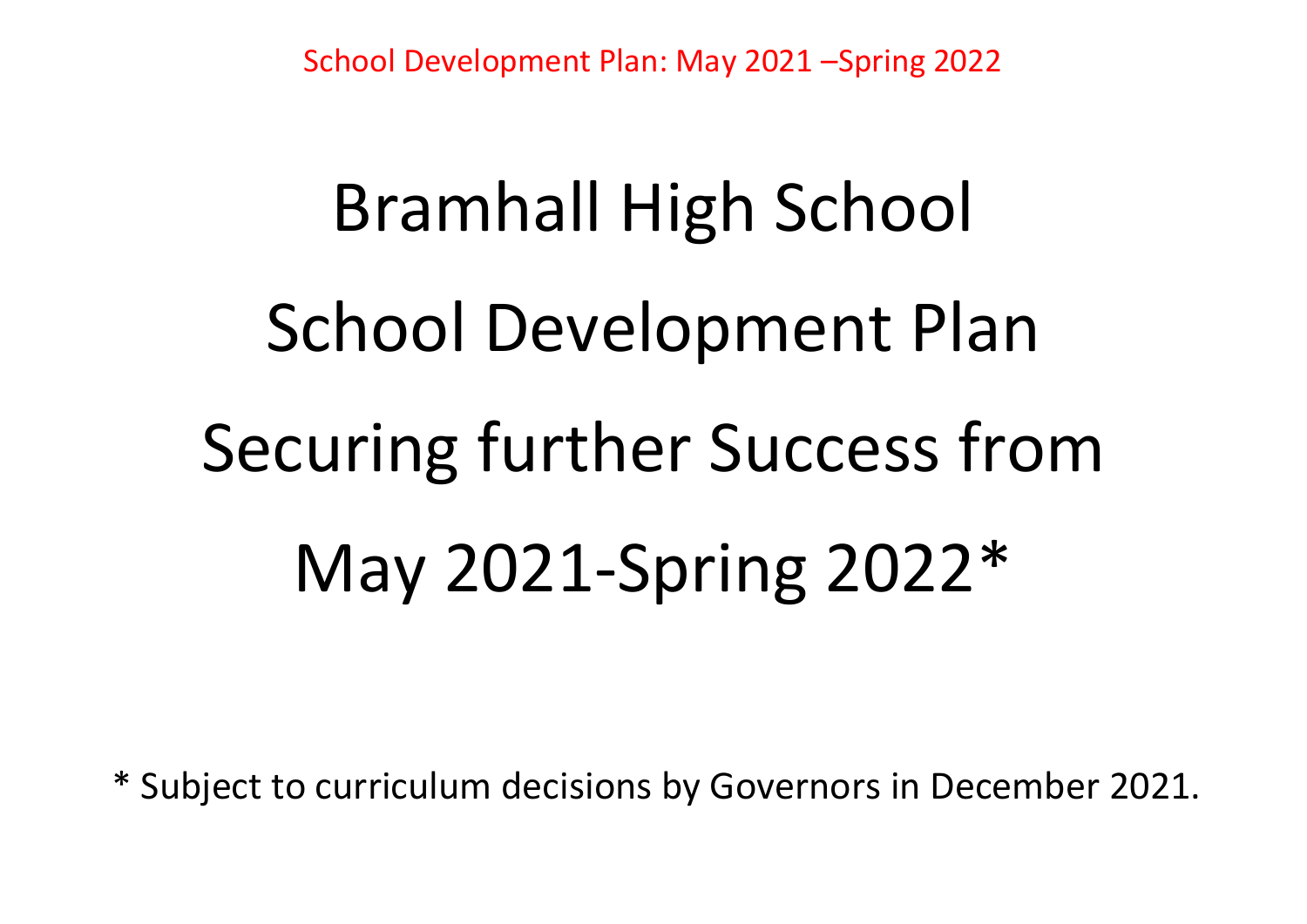| <b>Quality of</b><br>Education.<br>Intent<br><b>Implementation</b> | QE1 Continue to review,<br>refine and enhance the BHS<br>curriculum drivers. Continue<br>to ensure there is a breadth<br>of curriculum which is<br>coherent, sequenced &<br>ambitious. NAJ                                                          | <b>Behaviour &amp;</b><br>Attitudes.    | <b>BA1</b> Review and refine the school's behaviour management policy<br>including the implementation of Class Charts as the main school<br>system in order to provide a consistent & effective behaviour<br>management culture across school. CLL<br><b>BA2</b> Early behaviour intervention among the pastoral and<br>behavioural team to reduce the need for and occurrence of<br>exclusions particularly amongst disadvantaged students. CLL                                |
|--------------------------------------------------------------------|-----------------------------------------------------------------------------------------------------------------------------------------------------------------------------------------------------------------------------------------------------|-----------------------------------------|---------------------------------------------------------------------------------------------------------------------------------------------------------------------------------------------------------------------------------------------------------------------------------------------------------------------------------------------------------------------------------------------------------------------------------------------------------------------------------|
| Impact                                                             | QE2 Adopting evidence-                                                                                                                                                                                                                              |                                         | BA3 Attendance target to remain ambitious at 97% with specific<br>interventions for vulnerable groups. JKE/PWW                                                                                                                                                                                                                                                                                                                                                                  |
|                                                                    | informed pedagogy across<br>all teachers and those<br>supporting learning to<br>ensure extension and<br>retention of knowledge and<br>progression of skills and<br>understanding in all year<br>groups. PWW/JOL                                     | Personal<br>Development &<br>Wellbeing. | PDW1 Further develop, deliver & evaluate a range of interventions<br>to impact on student's mental health & wellbeing. JKE<br>PDW2 Re-establish the outstanding opportunities students have to<br>pursue their talents and interests. SIS<br>PDW3 Refine the PSCHE programme to promote the view of<br>Modern Democratic British values, deliver the RSE curriculum and<br>further promote tolerance of diversity including race, religion,<br>gender & sexual orientation. JKE |
|                                                                    | QE3 Improve the<br>programme of interventions<br>and tutoring to bridge the<br>gaps in knowledge and skills<br>for all relevant learners, to<br>develop a stronger cultural<br>capital and achieve<br>outstanding outcomes for<br>students. PWW/JOL | Leadership &<br>Management.             | LM1 Ensure ongoing high-quality staffing across the school at all<br>levels. PWS<br>LM2 Continue to ensure sound financial management and strategic<br>planning, to optimise resource allocation whilst maintaining a focus<br>on the school's key priorities. PWS/ABA/RBR<br>LM3 Strengthen partnerships & communications with parents/<br>carers & local community. To continue to work as partners with the<br>BLF to further develop our community profile. PWS/SIS/DBN     |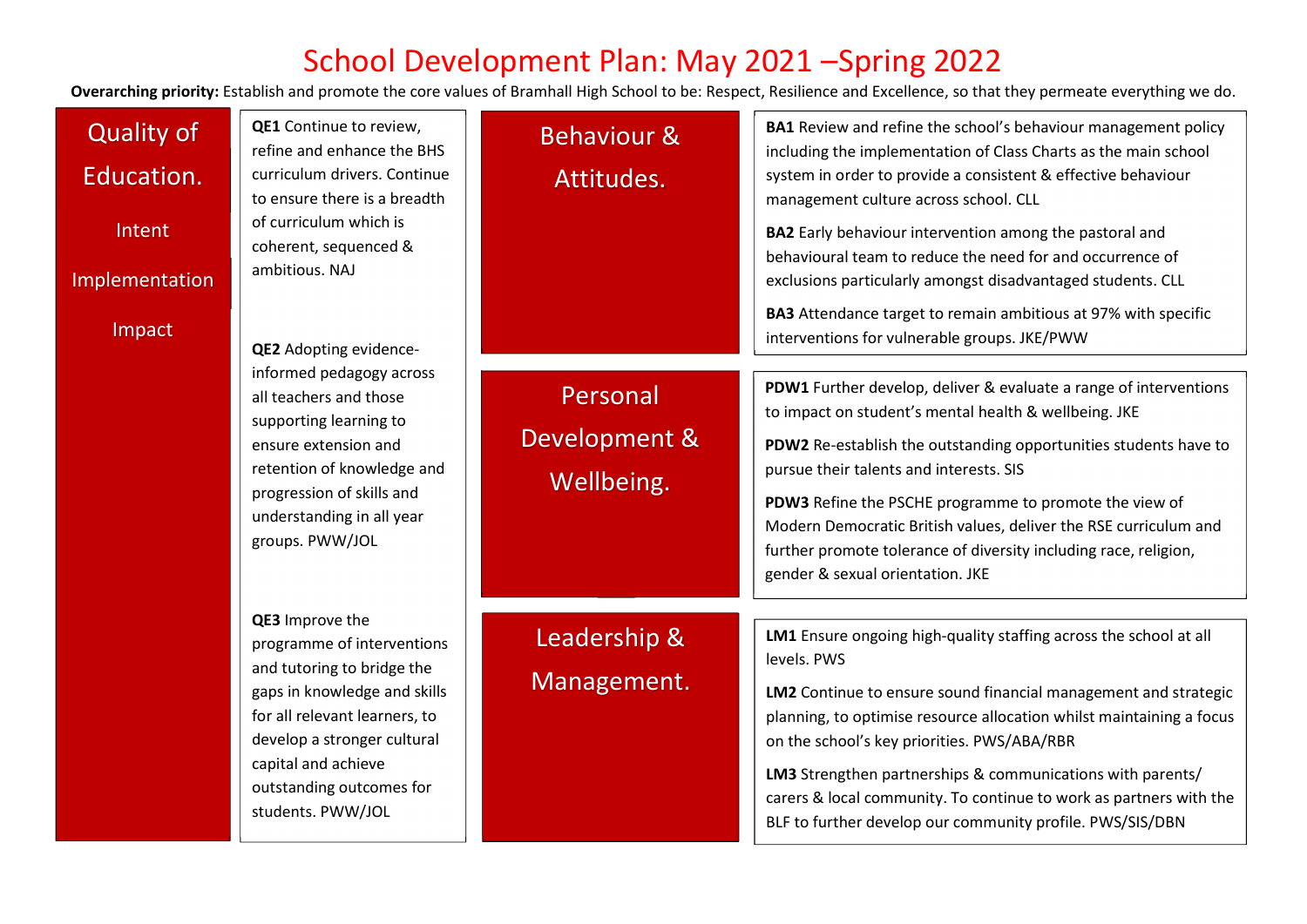| Headline                  | <b>Actual Outcomes 2020</b> | School Targets for 2021 | Outcomes August 2021. |
|---------------------------|-----------------------------|-------------------------|-----------------------|
| English Language Grade 5+ | 85%                         | 67%                     | 80%                   |
| English Language Grade 4+ | 94%                         | 83%                     | 92%                   |
| Attainment 8 English      | 6.04                        | 5.8                     | 5.7                   |
| Mathematics Grade 5+      | 74%                         | 66%                     | 69%                   |
| Mathematics Grade 4+      | 90%                         | 86%                     | 85%                   |
| <b>Attainment 8 Maths</b> | 5.88                        | 5.3                     | 5.6                   |
| <b>Attainment 8 EBacc</b> | 5.75                        | 5.4                     | 5.6                   |
| Attainment 8 Open         | 6.12                        | 5.6                     | 6.1                   |
| % 5+ GCSE's Grade 7(A+)+  | 33%                         | 24%                     | 34%                   |
| % Grade 5+ Eng and Maths  | 71%                         | 59%                     | 67%                   |

| <b>Headline</b>           | <b>School Target 2022 DS</b> | <b>School Target 2022 SEND Support</b> | <b>School Target 2022 Upper Ability</b> |
|---------------------------|------------------------------|----------------------------------------|-----------------------------------------|
|                           |                              |                                        |                                         |
| Attainment 8 English      | 5.2                          | 4.0                                    | 7.0                                     |
| <b>Attainment 8 Maths</b> | 4.5                          | 3.7                                    | 6.7                                     |
| <b>Attainment 8 EBacc</b> | 4.7                          | 3.8                                    | 6.8                                     |
| Attainment 8 Open         | 5.0                          | 4.1                                    | 6.6                                     |
| % 5+ GCSE's Grade 7(A+)+  | 14%                          | 2%                                     | 53%                                     |
| % Grade 5+ Eng and Maths  | 43%                          | 20%                                    | 89%                                     |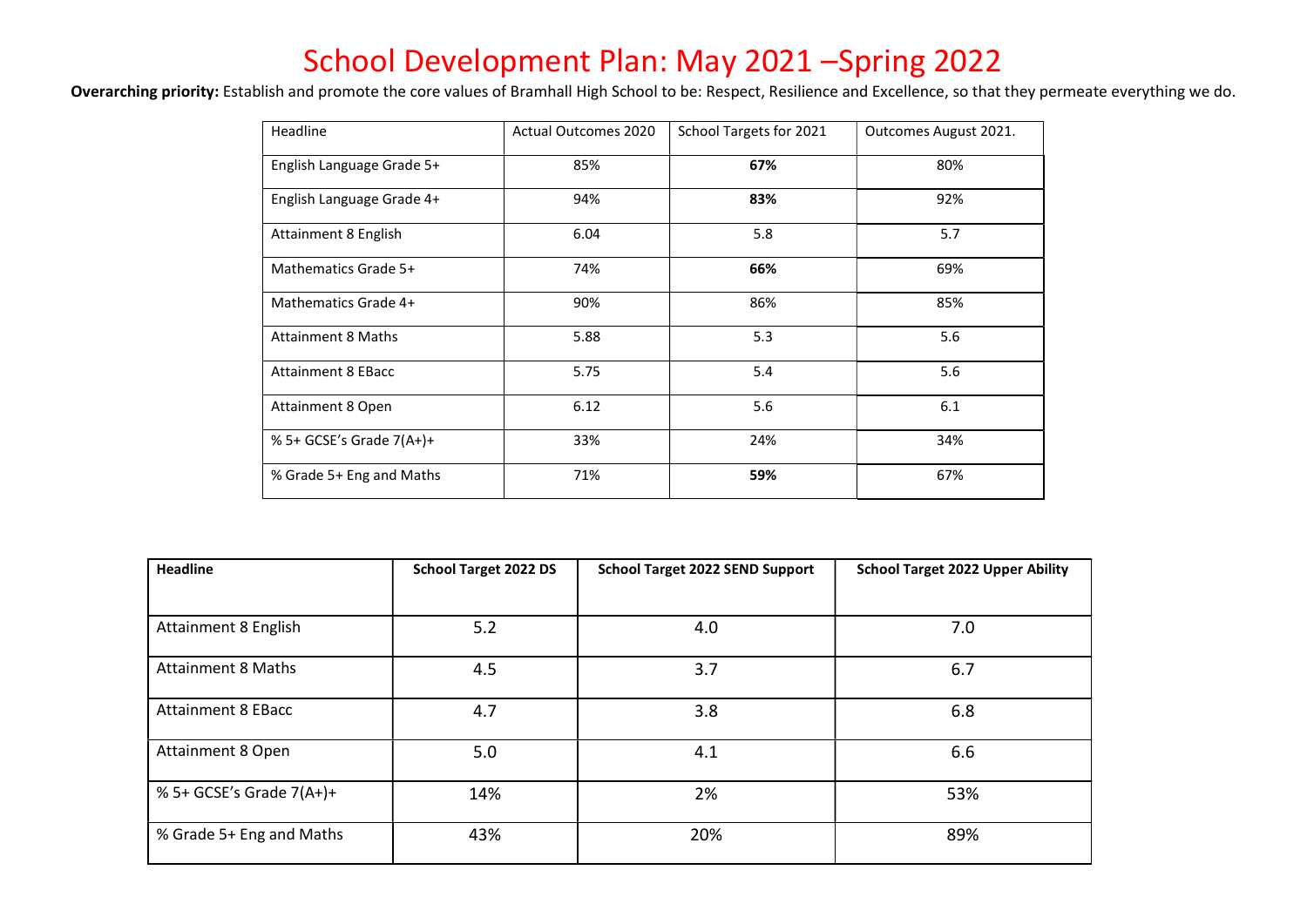Overarching priority: Establish and promote the core values of Bramhall High School to be: Respect, Resilience and Excellence, so that they permeate everything we do.

#### Key aspects of focus: Disadvantaged Students (DS), SEND Students and Upper Ability Students (UA)

| Focus on the Quality of Education: Our intent is to promote a love of learning and ensure success for all students.<br>QE1: Continue to review, refine and enhance the BHS curriculum drivers and ensure there is a breadth of curriculum which is coherent, sequenced & ambitious. |                   |                                                                                                                                                                                                                                                                                                                                                                                                                                                                                        |                  |                                                                                                                                        |  |
|-------------------------------------------------------------------------------------------------------------------------------------------------------------------------------------------------------------------------------------------------------------------------------------|-------------------|----------------------------------------------------------------------------------------------------------------------------------------------------------------------------------------------------------------------------------------------------------------------------------------------------------------------------------------------------------------------------------------------------------------------------------------------------------------------------------------|------------------|----------------------------------------------------------------------------------------------------------------------------------------|--|
| <b>Objectives and Actions</b>                                                                                                                                                                                                                                                       | <b>LEAD</b>       | <b>Resources/Actions required.</b>                                                                                                                                                                                                                                                                                                                                                                                                                                                     | <b>Time Span</b> | <b>Evidence, Impact &amp; expectations</b>                                                                                             |  |
| To review our 5-year learning journeys<br>to ensure that the curriculum is<br>effectively sequenced to deliver<br>breadth and depth and ensures that<br>missed learning / misconceptions are<br>incorporated to support progress.                                                   | <b>NAJ</b><br>HOD | CPD time utilised for Departmental Review of Long-<br>Term and Medium-Term Plans.<br>Resources reviewed to incorporate missed learning<br>$\bullet$<br>and misconceptions.<br>Documentation to be published on the Website.<br>$\bullet$<br>Curriculum Learning Journeys to displayed on<br>$\bullet$<br>classroom walls.                                                                                                                                                              | Sep 21           | Anticipated Impact<br>The curriculum is delivered in an<br>engaging manner that promotes<br>learning and progression.                  |  |
| Our curriculum plans build from the<br>KS2 curriculum and provides the<br>necessary knowledge for learners to<br>progress and succeed at Post 16. A<br>clear 5-year learning journey.                                                                                               | <b>NAJ</b><br>HOD | Leaders are ambitious for all students and the<br>$\bullet$<br>curriculum plan and delivery of lessons does secure<br>success for all students: with a particular focus on<br>DS and SEND students.                                                                                                                                                                                                                                                                                    |                  | Evidence: this will be evidenced by:<br>•timetable structure<br>•SoL identifying expectations<br>•QA cycle/outcomes and analysis       |  |
| Progression into Post 16 maintains at<br>99%+                                                                                                                                                                                                                                       | <b>NAJ</b>        |                                                                                                                                                                                                                                                                                                                                                                                                                                                                                        |                  | •CPD programme, opportunities<br>and feedback<br>•Student voice feedback                                                               |  |
| Schemes of learning are designed to<br>'interleave' and revisit topics to build<br>up and retain knowledge and expand /<br>deepen understanding over time.                                                                                                                          | HOD<br>Link SLT   | SoL mapped over time to build and revisit topics to<br>$\bullet$<br>secure a breadth of knowledge.<br>Staff ensure that students can recall key<br>$\bullet$<br>information as the subject content is covered. SoL<br>outline progression and use ongoing assessment to<br>identify/address any misconceptions amongst<br>learners.<br>SoL identify skill acquisition to support the<br>$\bullet$<br>development of leaning to enable students to build<br>and recall their knowledge. | Sep 21           | •Assessment processes<br>•Tracking data<br>•Record of link/line management<br>meetings<br>•Details of Governor<br>meetings/involvement |  |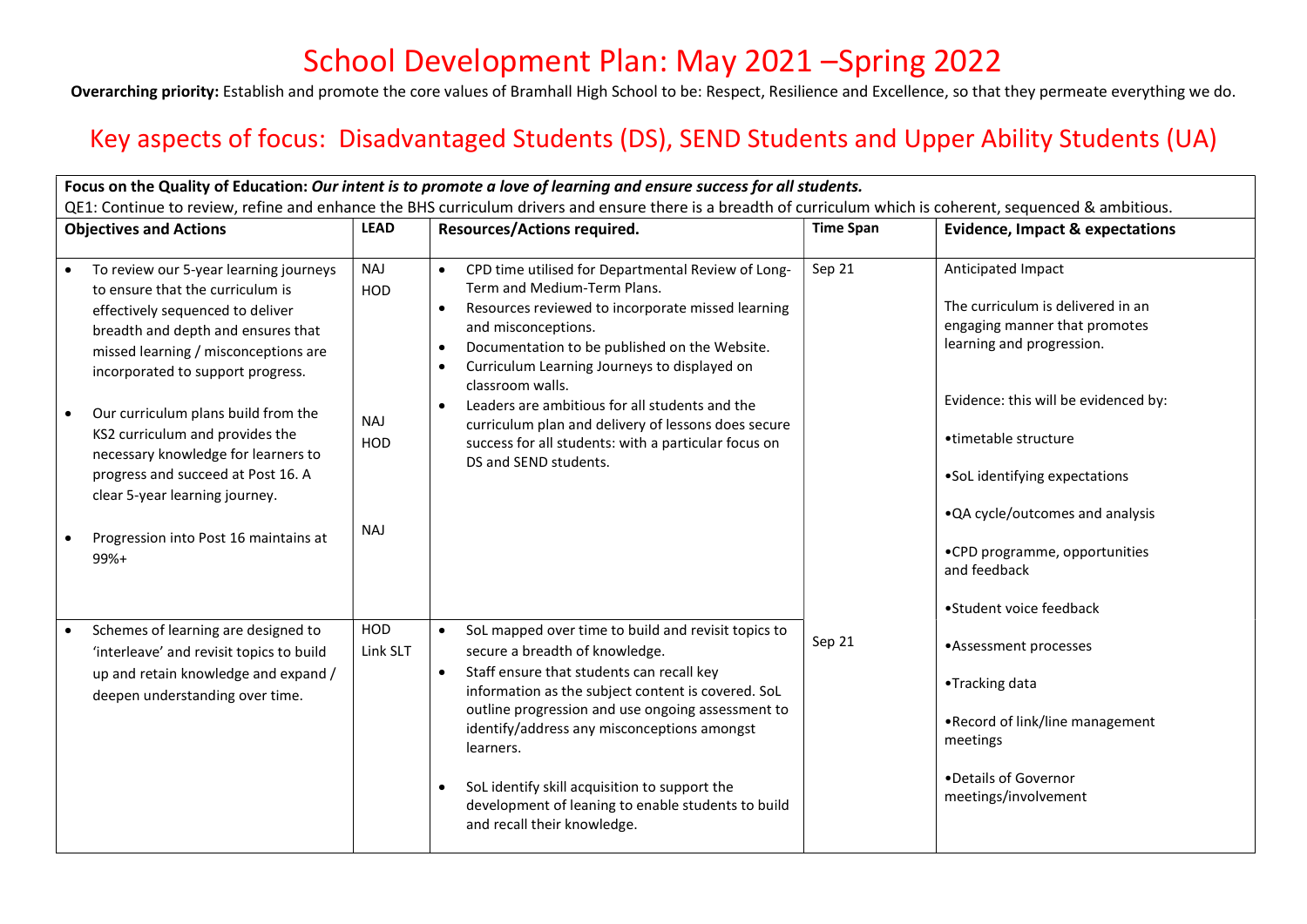| Ensure our timetable is optimised with<br>the best solution of staff deployment<br>balanced against cost-effectiveness.                                                                                                                                                                                                                                                 | <b>NAJ</b><br><b>PWS</b><br>AB                      | Financial curriculum planning in place<br>Timetable built maximising specialists.<br>$\bullet$                                                                                                                                                                                                                                                                                                                                 | <b>Dec 21</b>                                                                                        | Expectations: students engage well<br>and have a high-quality learning<br>experience.                                                                                            |  |
|-------------------------------------------------------------------------------------------------------------------------------------------------------------------------------------------------------------------------------------------------------------------------------------------------------------------------------------------------------------------------|-----------------------------------------------------|--------------------------------------------------------------------------------------------------------------------------------------------------------------------------------------------------------------------------------------------------------------------------------------------------------------------------------------------------------------------------------------------------------------------------------|------------------------------------------------------------------------------------------------------|----------------------------------------------------------------------------------------------------------------------------------------------------------------------------------|--|
| Focus on the Quality of Education: To ensure the curriculum is Implemented effectively.<br>QE2 Adopting evidence-informed pedagogy across all teachers and those supporting learning to ensure extension and retention of knowledge and progression<br>of skills and understanding in all year groups.                                                                  |                                                     |                                                                                                                                                                                                                                                                                                                                                                                                                                |                                                                                                      |                                                                                                                                                                                  |  |
| <b>Objectives and Actions</b>                                                                                                                                                                                                                                                                                                                                           | <b>LEAD</b>                                         | <b>Resources/Actions required.</b>                                                                                                                                                                                                                                                                                                                                                                                             | <b>Time Span</b>                                                                                     | <b>Evidence, Impact &amp; expectations</b>                                                                                                                                       |  |
| Staff deliver high quality lessons with<br>excellent subject knowledge.<br>Ensure quality teaching is taking place,                                                                                                                                                                                                                                                     | PWW/SL<br>All<br>teachers<br>All                    | Curriculum DHT ensures that where possible staff<br>$\bullet$<br>teach in own areas with allocated additional<br>preparation time if teaching out of area.<br>QA processes provide both support and challenge.<br>$\bullet$<br>High quality CPD programme in place to drive whole<br>school agenda.<br>QA cycle to drive this focus.<br>$\bullet$                                                                              | QA Cycle released<br>each half-term.<br>QA grids returned<br>and analysed<br>once per half-<br>term. | <b>Anticipated Impact</b><br>The curriculum is delivered in an engaging<br>that<br>promotes<br>learning<br>manner<br>and<br>progression.<br>Evidence: this will be evidenced by: |  |
| consistently in every lesson/curriculum<br>area, with adapted delivery to secure<br>progress for all students                                                                                                                                                                                                                                                           | teachers<br>PWW/SL                                  | CPD programme to drive this at whole<br>$\bullet$<br>school/individual /external level.<br>INSET calendar supporting T&L developments.<br>$\bullet$                                                                                                                                                                                                                                                                            | <b>CPD</b> sessions<br>identified on the<br>whole school<br>calendar.                                | timetable structure<br>$\bullet$<br>SoL identifying<br>expectations.                                                                                                             |  |
| Ensure teaching staff consistently have the<br>highest expectations for learners and are:<br>adapting work appropriately<br>$\bullet$<br>sequencing and modelling<br>setting challenging work<br>using questioning effectively<br>staff encourage discussion to<br>$\bullet$<br>underpin enjoyment/engagement<br>and learning.<br>building in opportunities for recall. | All<br>teachers<br>PWW/H<br>OD<br><b>CMR</b><br>GHO | INSET time to drive these key learning agendas plus<br>$\bullet$<br>input at SL meetings (PWW/GHO/CMR)<br>QA cycle to drive this focus -QA processes are<br>$\bullet$<br>robust and evidence via QA grids.<br>DS work scrutiny remains a standing item on the<br>$\bullet$<br>SLT agenda to support this drive/focus.<br>Seating plans are adapted to support DS cohort.<br>Assessment data - accurate and robust<br>$\bullet$ | Regular SL<br>meetings to drive<br>initiatives<br>forward.<br>Two assess points<br>on Literacy       | QA cycle/outcomes and<br>analysis<br>CPD programme,<br>opportunities, and<br>feedback<br>Student voice feedback                                                                  |  |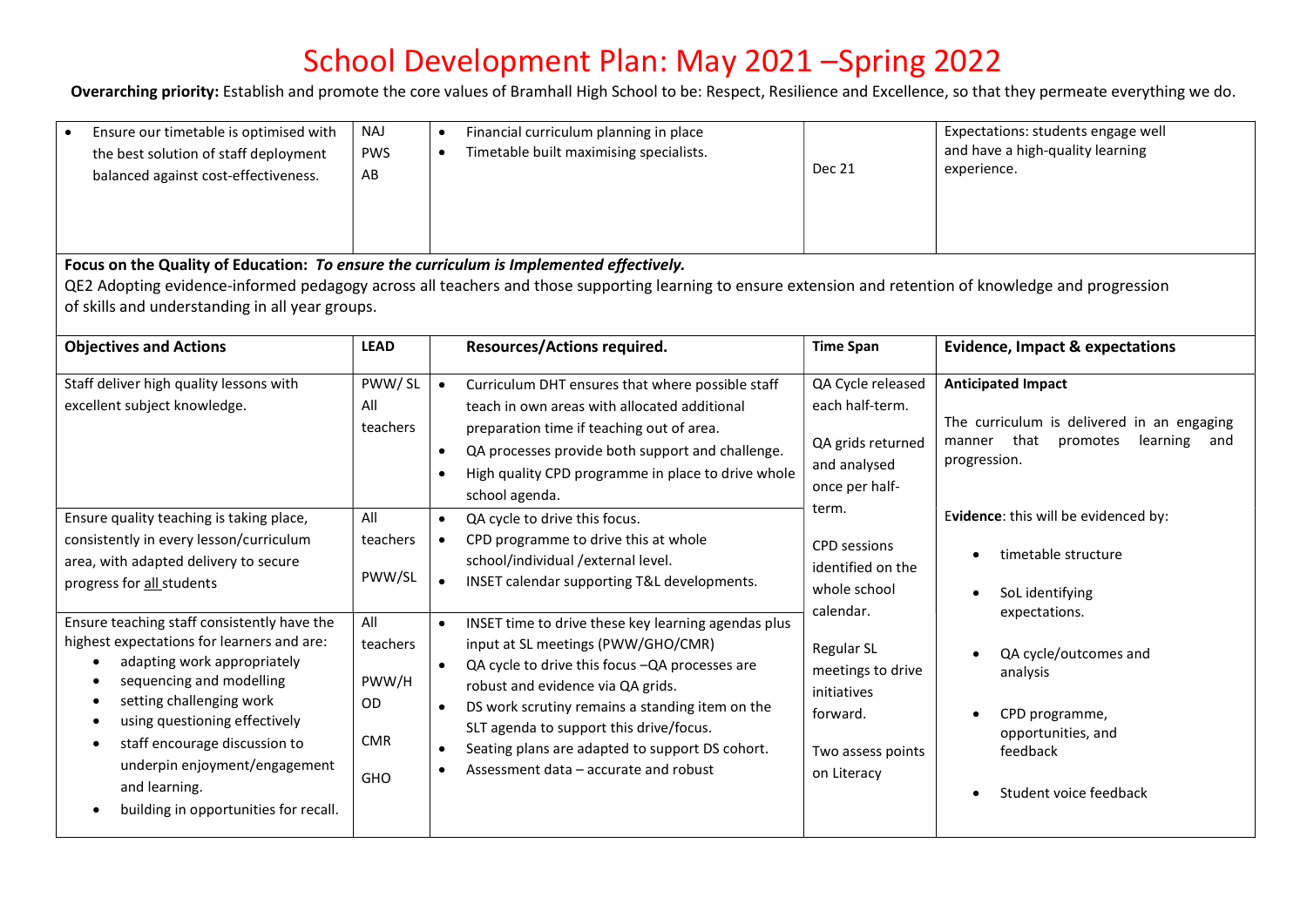Overarching priority: Establish and promote the core values of Bramhall High School to be: Respect, Resilience and Excellence, so that they permeate everything we do.

| Ensure that high quality staff CPD takes<br>place to promote extension and retention | PWW/<br><b>GHO</b> | Staff CPD calendar created to map out provision<br>$\bullet$<br>and respond to the identified needs of the QA grids.<br>Ensure a focus on evidenced informed pedagogy<br>$\bullet$<br>such as questioning, retention and recall remains at<br>the core of CPD for teaching staff.<br>Ensure a library resource is created where staff can<br>independently focus on developing aspects of<br>pedagogy, leadership, and behaviour management.<br>Create a sharing platform for 'top tips' etc via<br>MS Teams.                                                                                                                                       | Assess. Online.<br>Sept. and April.<br><b>CPD</b> session first<br>half-term | Assessment processes<br>Tracking data<br>Record of link/line<br>management meetings<br>Details of Governor<br>meetings/involvement<br><b>Literacy Assessment</b>                                                                                                                                                                                                                                                                      |
|--------------------------------------------------------------------------------------|--------------------|-----------------------------------------------------------------------------------------------------------------------------------------------------------------------------------------------------------------------------------------------------------------------------------------------------------------------------------------------------------------------------------------------------------------------------------------------------------------------------------------------------------------------------------------------------------------------------------------------------------------------------------------------------|------------------------------------------------------------------------------|---------------------------------------------------------------------------------------------------------------------------------------------------------------------------------------------------------------------------------------------------------------------------------------------------------------------------------------------------------------------------------------------------------------------------------------|
| Ensure that 'disciplinary literacy' is<br>embedded across the school.                | EMD/<br><b>PWW</b> | Literacy Assessment Online is set up and embedded<br>$\bullet$<br>with Year 7 in the first instance.<br>Whole school intervention for students<br>$\bullet$<br>underperforming based on these assessment<br>points.<br>Ensure that literacy is an additional focus of the<br>whole school QA including its own independent<br>work scrutiny.<br>Ensure that the literacy bookmark is adhered to.<br>CPD session on 'disciplinary literacy' and then time<br>$\bullet$<br>for Departments to build this into their own SoL.<br>Literacy co-ordinator to create a bank of lessons for<br>staff delivering literacy to ensure a consistent<br>outcome. |                                                                              | Online<br>Expectations: students engage well<br>and have a high-quality learning<br>experience.<br>Improved outcomes in phonics,<br>spelling and reading in the second<br>assessment because of literacy lessons<br>and interventions. Cohort working<br>above national baseline on LAO.<br>Targeted literacy support for staff<br>because of whole school QA.<br>All departments building in 'disciplinary<br>literacy' by April 22. |

Focus on the Quality of Education: Ensuring our curriculum provision has a positive impact.

QE3 Improve the programme of interventions and tutoring to bridge the gaps in knowledge and skills for all relevant learners, to develop a stronger cultural capital and achieve outstanding outcomes for students.

| <b>Objectives and Actions</b>                                                                          | <b>LEAD</b> | <b>Resources/Actions required.</b>                                                                               | <b>Time Span</b>       | <b>Evidence, Impact &amp; expectations</b>                                                                              |
|--------------------------------------------------------------------------------------------------------|-------------|------------------------------------------------------------------------------------------------------------------|------------------------|-------------------------------------------------------------------------------------------------------------------------|
| Ensure that accurate and robust data is<br>available to identify students who require<br>intervention. | JOL/HOD     | Moderate assessment decisions within<br>departments.<br>FFT 20 Targets regularly revised and loaded on<br>SISRA. | Tracks x4 per<br>year. | <b>Anticipated Impact</b><br>Students of all ability ranges and from all<br>demographics perform well (positive P8/SPI) |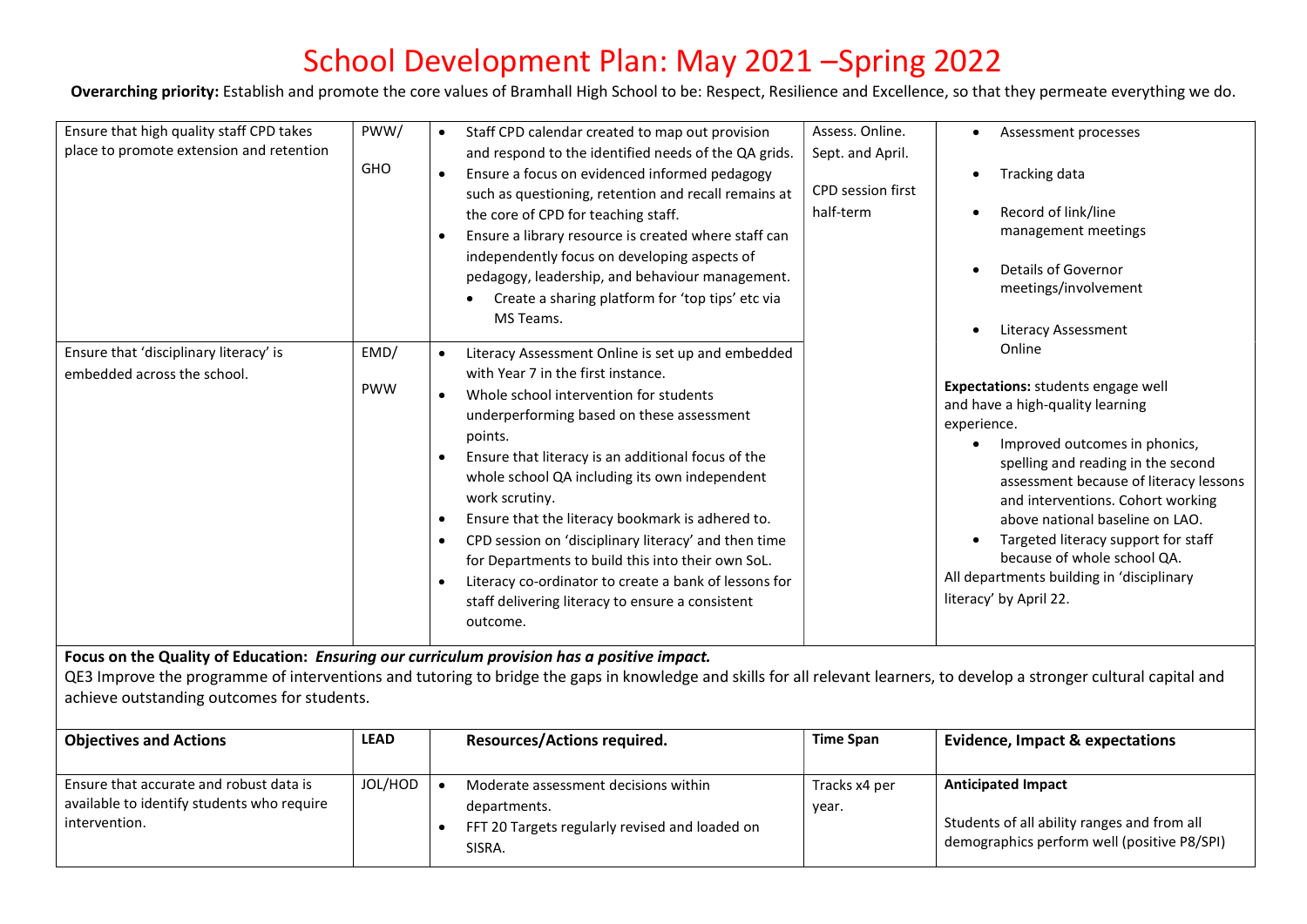Overarching priority: Establish and promote the core values of Bramhall High School to be: Respect, Resilience and Excellence, so that they permeate everything we do.

| Leaders retain a focus on the accuracy of<br>tracking data to support assessment and<br>intervention for<br>all Year groups.<br>$\bullet$<br>all groups of students                                         |                                | Regular updates provided to staff and parents for<br>$\bullet$<br>understanding of P8 and A8 measures and FFT20<br>target setting.<br>SISRA analysed at tracking points for A8 and<br>$\bullet$<br>progress to targets - with key emphasis on<br>DS/SEND and UA groups.<br>Underperforming students routinely discussed with<br>$\bullet$<br>SLT link, to ensure a clear line of sight with key<br>students.                                   | Fortnightly<br>agenda item on<br>SLT link meetings.<br>QA Cycle.<br>Timetable created<br>at key points e.g. | and maintain a flightpath in line with their FFT<br>20 target. Where required interventions are<br>both timely and effective.<br>Evidence: this will be evidenced by<br>Final student outcomes 2022<br>$\bullet$<br>Tracking data (4 tracks per year)<br>$\bullet$<br>QA data<br>$\bullet$ |  |  |
|-------------------------------------------------------------------------------------------------------------------------------------------------------------------------------------------------------------|--------------------------------|------------------------------------------------------------------------------------------------------------------------------------------------------------------------------------------------------------------------------------------------------------------------------------------------------------------------------------------------------------------------------------------------------------------------------------------------|-------------------------------------------------------------------------------------------------------------|--------------------------------------------------------------------------------------------------------------------------------------------------------------------------------------------------------------------------------------------------------------------------------------------|--|--|
| Ensure that wave 1 intervention is delivered<br>within the classroom as part of quality first<br>teaching.                                                                                                  | PWW/SL                         | Classroom teachers and SL identify students<br>$\bullet$<br>requiring intervention following each track.<br>Monitoring of wave 1 intervention via Learning<br>$\bullet$<br>Walks and student voice.                                                                                                                                                                                                                                            | Easter holiday<br>intervention.                                                                             | Intervention timetables<br>$\bullet$<br>Intervention attendance<br>$\bullet$                                                                                                                                                                                                               |  |  |
| Ensure that departments run an effective<br>intervention programme, and this is<br>centralised whole school.                                                                                                | PWW/<br>SLT link/<br><b>SL</b> | SL to identify students who require wave 2<br>$\bullet$<br>intervention after each track. Parents and students<br>to be notified.<br>SL to centralise lists with PWW.<br>$\bullet$<br>PWW to create timetable for intervention to avoid<br>$\bullet$<br>clashes. e.g. Mon-Thurs subject time and<br>Easter/half-term timetables.<br>SL to analyse the outcome in the following track and<br>$\bullet$<br>report back to SLT link.              |                                                                                                             | Impact reports<br>$\bullet$<br><b>Expectations:</b><br>Gaps in performance in different demographics<br>will be diminished if:<br>All members of the teaching staff are<br>$\bullet$                                                                                                       |  |  |
| Ensure that the interventions highlighted on<br>both the Covid catch up premium and the<br>disadvantaged spend plan are successfully<br>implemented.<br>Focusing on the Behaviour and Attitudes of students | PWW                            | Half-termly notification of the planned<br>$\bullet$<br>interventions from the Covid Catch up plan and DS<br>Spend plan.<br>Ensure that letters/email banks are sent out<br>$\bullet$<br>centrally for all invitations.<br>Monitor attendance at interventions.<br>$\bullet$<br>Analyse the impact of the interventions via track<br>$\bullet$<br>data.<br>Write an impact report to review the effectiveness<br>of all intervention spending. | Ongoing                                                                                                     | responsible for running effective<br>interventions for the students in their<br>care.<br>Students attend and make the most<br>positive use of the opportunities<br>provided to them.<br>Parents support the learning triad.<br>$\bullet$                                                   |  |  |
| BA1 Review and refine the school's behaviour management policy including the implementation of Class Charts as the main school system in order to provide a consistent                                      |                                |                                                                                                                                                                                                                                                                                                                                                                                                                                                |                                                                                                             |                                                                                                                                                                                                                                                                                            |  |  |

& effective behaviour management culture across school.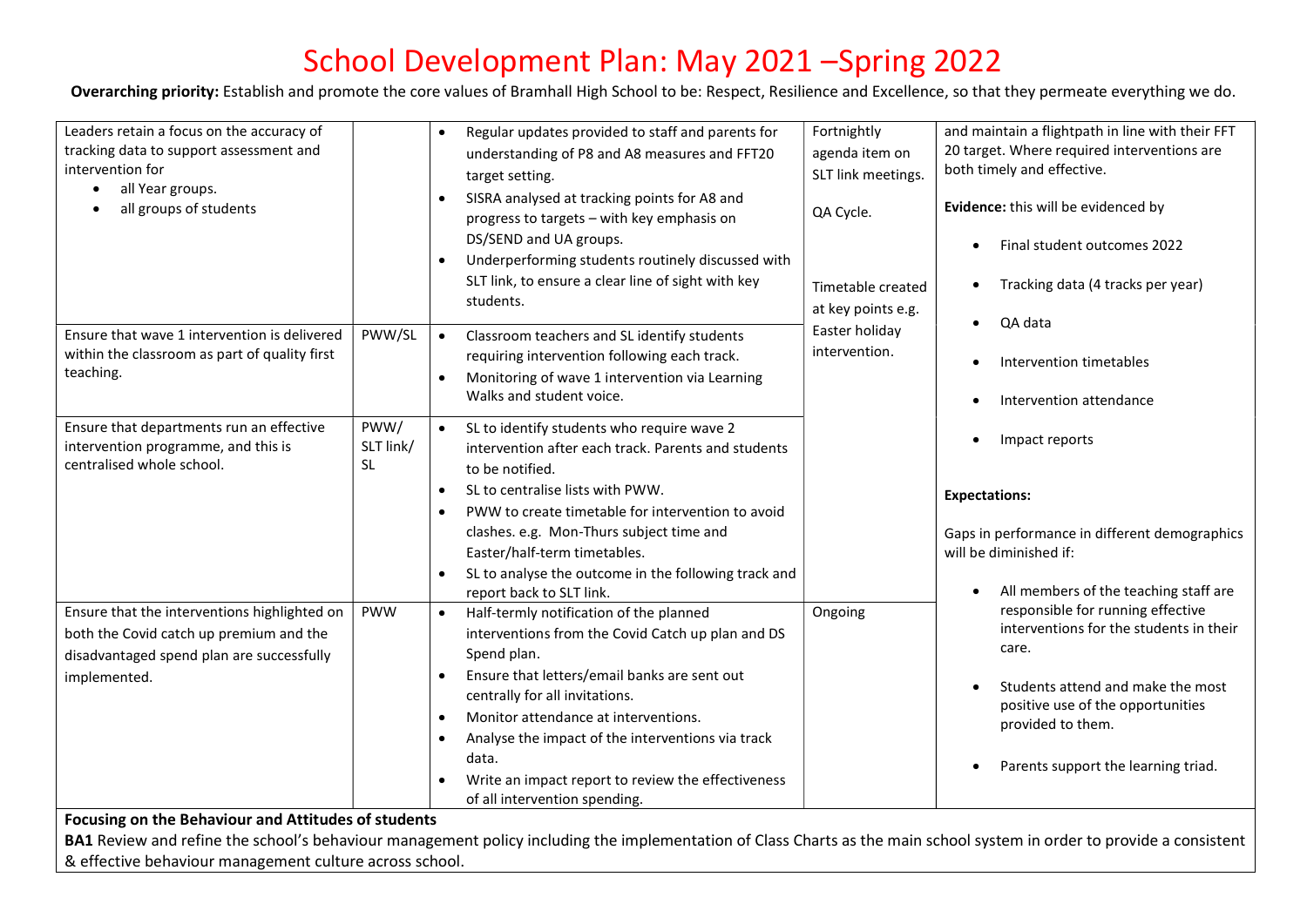| <b>Objectives and Actions</b>                                                                                                                                                                                                                                                                                                                                                                                                                                                                                                                                              | <b>LEAD</b> | <b>Resources/Actions required</b>                                                                                                                                                                                                                                                                                                                                                                                                                                                                                                                                                                                                                                                                                                                                                                                                                                                                                                                                                                                  | <b>Time Span</b>                         | <b>Evidence, Impact &amp; expectations</b>                                                                                                                                                                                                                                                                                                                                                                                                                                                   |
|----------------------------------------------------------------------------------------------------------------------------------------------------------------------------------------------------------------------------------------------------------------------------------------------------------------------------------------------------------------------------------------------------------------------------------------------------------------------------------------------------------------------------------------------------------------------------|-------------|--------------------------------------------------------------------------------------------------------------------------------------------------------------------------------------------------------------------------------------------------------------------------------------------------------------------------------------------------------------------------------------------------------------------------------------------------------------------------------------------------------------------------------------------------------------------------------------------------------------------------------------------------------------------------------------------------------------------------------------------------------------------------------------------------------------------------------------------------------------------------------------------------------------------------------------------------------------------------------------------------------------------|------------------------------------------|----------------------------------------------------------------------------------------------------------------------------------------------------------------------------------------------------------------------------------------------------------------------------------------------------------------------------------------------------------------------------------------------------------------------------------------------------------------------------------------------|
| Ensure the leadership of Behaviour and<br>Attitudes is clearly defined.<br>Clarity about roles, responsibilities and<br>systems regarding Behaviour and attitudes<br>to learning re -established.                                                                                                                                                                                                                                                                                                                                                                          | <b>PWS</b>  | Restructure roles and responsibilities i.e.<br>1. Senior Leader i/c Behaviour and Attitudes to<br>Learning with a supporting team.<br>2. Senior Leader i/c Safeguarding and Inclusion with<br>a supporting team where relevant.                                                                                                                                                                                                                                                                                                                                                                                                                                                                                                                                                                                                                                                                                                                                                                                    | By Sept 2021                             | Students have a successful and enjoyable<br>learning experience that they engage with<br>fully.<br>Behaviour for Learning Policy is clearly and<br>applied consistently.<br>Eradicate the imbalance between the<br>delivery of rewards and sanctions.<br>Uniform policy is clearly defined and adhered                                                                                                                                                                                       |
| Review the current Bramhall Way into an<br>effective Behaviour for Learning Policy.<br>Improve the consistency of expectations<br>and applications in respect to the use of<br>rewards and sanctions.<br>Behaviour for Learning Policy to be adapted<br>to suit the specific audience - staff, parent<br>and pupil.<br>Re-establish clear classroom management<br>strategies for staff to implement in<br>classrooms and around the school site.<br>Introduce as part of the cycle of QA a<br>'Standards Review' to identify and<br>acknowledge consistent good behaviour. | CLL/SLT     | Rewrite the Behaviour for Learning Policy so that it is<br>agreed, succinct and operated consistently by all.<br>Ensure staff consistently follow the BfL policy to<br>eradicate LLD and ensure that learning time is<br>effectively used for all. Incorporate into QA.<br>Class Charts to be used by all to provide a consistent<br>and effective behaviour management culture across the<br>school.<br>Rewards are fairly distributed and valued by staff and<br>pupils Sanctions act as an effective deterrent.<br>Regular training for staff in respect to Restorative<br>Approaches including the use of scripts.<br>Review the current the Uniform Expectations into a<br>Uniform Policy. In particular<br>Staff focusing on uniform at all times.<br>$\bullet$<br>High quality resources for display.<br>Use of the uniform card by monitored by the Form<br>Tutor.<br>Expectations driven by the Core tutor regarding<br>equipment bag, acceptable footwear, home school<br>agreement and NO mobile phones | By Sept 2021<br>Ongoing from<br>Sept 21. | to by all.<br>Improved standards of uniform<br>evident.<br>Reduced sanctions being issued for<br>full Uniform Cards.<br>Evidence: this will be evidenced by:<br>Attendance data<br>$\bullet$<br>Class Charts analysis<br>$\bullet$<br>Reduction in Reflection<br>$\bullet$<br>and PEX<br>An increase in clear<br>$\bullet$<br>uniform cards<br>ATL data/analysis<br>$\bullet$<br>QA data (Core Tutor<br>$\bullet$<br>sessions)<br>Student voice feedback<br>$\bullet$<br>Assessment outcomes |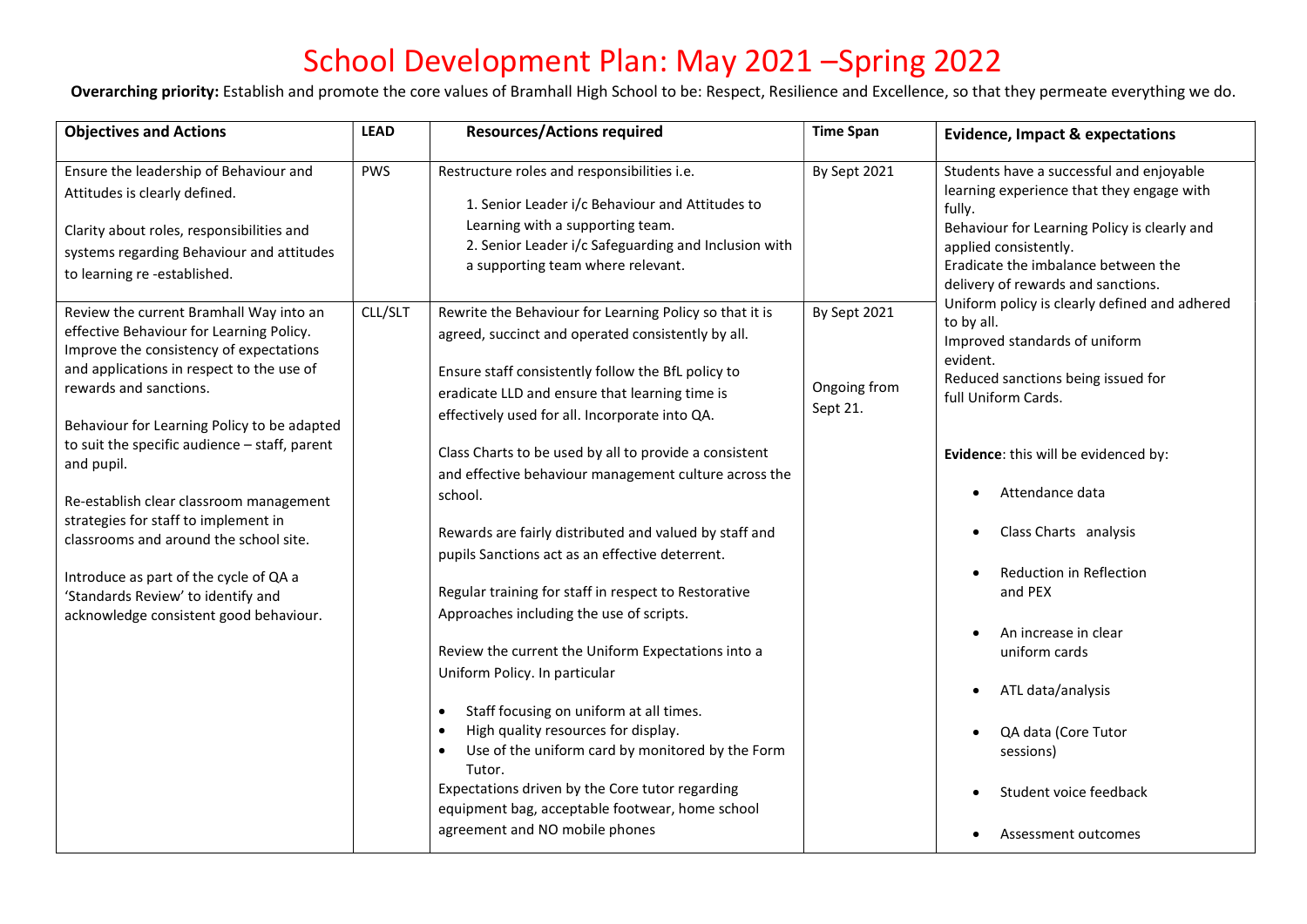Overarching priority: Establish and promote the core values of Bramhall High School to be: Respect, Resilience and Excellence, so that they permeate everything we do.

| To continue to promote high expectations<br>through our Form Time. Form Tutors<br>following the agreed programme of work                          | <b>CLL</b> | QA Core Time checklist - See handbook and table<br>mats - to be clearly displayed in all Core Tutor<br>rooms.                                                                                                                                                                                                                                          | Ongoing from<br>Sept 2021. | Details of Governor<br>meetings /involvement                                                                                                                                                                |  |
|---------------------------------------------------------------------------------------------------------------------------------------------------|------------|--------------------------------------------------------------------------------------------------------------------------------------------------------------------------------------------------------------------------------------------------------------------------------------------------------------------------------------------------------|----------------------------|-------------------------------------------------------------------------------------------------------------------------------------------------------------------------------------------------------------|--|
| and activities.<br>Improvement in the consistency of Form<br>Tutor work.                                                                          |            | Core Tutors to adhere consistently to the clearly<br>defined expectations outlined in Core Time<br>guidance documentation.<br>Core Tutors to use Class Charts to monitor<br>Behaviour and attendance in Core Time.<br>Core tutors to promote the value of students'<br>conduct beyond the classroom. - in our school<br>community and wider community. |                            | <b>Expectations: All stakeholders</b><br>embrace the new BfL policy and<br>are a credit to themselves as<br>professional learners.<br>Students are dressed smartly and<br>fully equipped for their lessons. |  |
| <b>BAR E</b> althological contracts and the contracts of the contracts of the contracts of the contracts at the logical contracts of contracts of |            |                                                                                                                                                                                                                                                                                                                                                        |                            |                                                                                                                                                                                                             |  |

BA2 Early behaviour intervention among the pastoral and behavioural team to reduce the need for and occurrence of exclusions particularly amongst disadvantaged students.

| <b>Objectives and Actions</b>                                                                                                                                                                                                                                                                                                | <b>LEAD</b> | <b>Resources/Actions required.</b>                                                                                                                                                                                                                                                                                                                                                                                                                                                                                                                                                                                                                                                                                                                                                 | <b>Time Span</b>            | <b>Evidence, Impact &amp; expectations</b>                                                                                                                                                                                                                                                                        |
|------------------------------------------------------------------------------------------------------------------------------------------------------------------------------------------------------------------------------------------------------------------------------------------------------------------------------|-------------|------------------------------------------------------------------------------------------------------------------------------------------------------------------------------------------------------------------------------------------------------------------------------------------------------------------------------------------------------------------------------------------------------------------------------------------------------------------------------------------------------------------------------------------------------------------------------------------------------------------------------------------------------------------------------------------------------------------------------------------------------------------------------------|-----------------------------|-------------------------------------------------------------------------------------------------------------------------------------------------------------------------------------------------------------------------------------------------------------------------------------------------------------------|
| Availability of Reflection Room<br>$\bullet$<br>allows for an alternative for FTE.<br>Interventions are proportionate<br>graduated and analysed for impact.<br>Reflection Room Manager to be<br>part of the TAS meeting.<br>Reflection Room staff to work<br>$\bullet$<br>proactively with students at risk of<br>exclusion. | CLL/HW      | Early interventions in the TAS meetings.<br>$\bullet$<br>Weekly dissemination of information.<br>$\bullet$<br>Expand the Reflection Room team ready for<br>$\bullet$<br>September so they are more effective in responding<br>to issues. Close working relationship with HOY to<br>allow a smooth transition of information.<br>Subgroups to be monitored disadvantaged and<br>$\bullet$<br>SEND.<br>Communication to staff must be regular and<br>$\bullet$<br>targeted.<br>Class Chart data to be used to identify students at<br>$\bullet$<br>risk.<br>Intelligent use of behaviour data to allow for a<br>proactive intervention with students.<br>Clear expectations of Reflection Room protocols<br>$\bullet$<br>which dovetail into whole school behaviour<br>expectations. | Ongoing through<br>2021-22  | Reduced number of Fixed Term Exclusions.<br>Identified students, especially those in the<br>vulnerable groups show a reduction in the<br>incidences of exclusions.<br>Evidence<br>Data surrounding Fixed Term Exclusions<br><b>Governors Reports</b><br>Behaviour logs and statistics taken from Class<br>Charts. |
|                                                                                                                                                                                                                                                                                                                              |             | <b>BA3</b> Attendance target to remain ambitious at 97% with specific interventions for vulnerable groups.                                                                                                                                                                                                                                                                                                                                                                                                                                                                                                                                                                                                                                                                         |                             |                                                                                                                                                                                                                                                                                                                   |
| <b>Objectives and Actions</b>                                                                                                                                                                                                                                                                                                | <b>LEAD</b> | <b>Resources/Actions required.</b>                                                                                                                                                                                                                                                                                                                                                                                                                                                                                                                                                                                                                                                                                                                                                 | <b>Time Span</b>            | <b>Evidence, Impact &amp; expectations</b>                                                                                                                                                                                                                                                                        |
| Minimise impact of Covid upon good school<br>attendance and punctuality of all pupils,<br>and especially those in subgroups.                                                                                                                                                                                                 | <b>JKE</b>  | Attendance/punctuality data to be routinely shared<br>$\bullet$<br>with SLT, Core Tutors, HOY and SENDCo.                                                                                                                                                                                                                                                                                                                                                                                                                                                                                                                                                                                                                                                                          | On-going from<br>Sept. '20. | Improved P.A figure                                                                                                                                                                                                                                                                                               |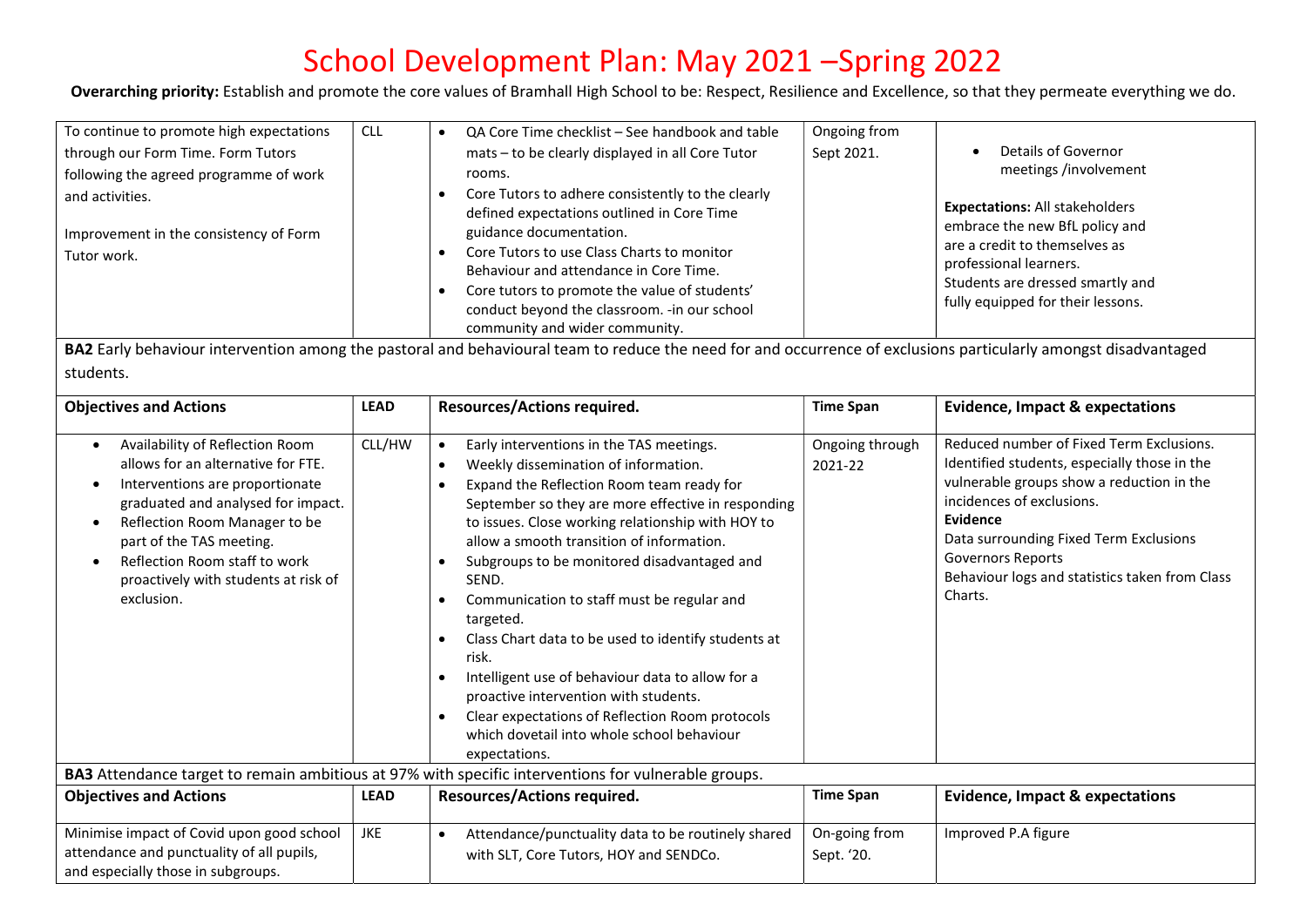| Focusing on the Personal Development and Wellbeing of the school community.   |             | Training for key staff including SENDCo and Core<br>$\bullet$<br>Tutors.<br>Key focus in weekly SLT and pastoral meetings.<br>$\bullet$<br>Attendance-specific rewards fund set to specific,<br>achievable targets.<br>Family and parenting support implemented where<br>required.<br>Key attendance/punctuality targets and data<br>routinely shared with pupils and families.<br>Attendance will be tracked carefully for those who<br>have routinely poor attendance and barriers<br>removed - initial meetings will be set up with those<br>who have had poor attendance historically.<br>Increase whole school promotion of attendance<br>$\bullet$<br>through: School website, Form room displays.<br>Around school posters. Weekly reward system.<br>Utilisation of Class Charts to monitor and track<br>student attendance. |                             | Effective use of attendance data by<br>key staff.<br>Increased promotion of the<br>benefits of good attendance.<br>Improved attendance of all,<br>especially those in subgroups<br>impacting positively upon<br>academic outcomes.<br>Reduction in sanctions issued for<br>lateness.<br><b>Expectations: Students attend fully</b><br>and punctually to maximise<br>learning opportunities.                                                                                                   |
|-------------------------------------------------------------------------------|-------------|-------------------------------------------------------------------------------------------------------------------------------------------------------------------------------------------------------------------------------------------------------------------------------------------------------------------------------------------------------------------------------------------------------------------------------------------------------------------------------------------------------------------------------------------------------------------------------------------------------------------------------------------------------------------------------------------------------------------------------------------------------------------------------------------------------------------------------------|-----------------------------|-----------------------------------------------------------------------------------------------------------------------------------------------------------------------------------------------------------------------------------------------------------------------------------------------------------------------------------------------------------------------------------------------------------------------------------------------------------------------------------------------|
| <b>Objectives and Actions</b>                                                 | <b>LEAD</b> | • Resources/Actions required.                                                                                                                                                                                                                                                                                                                                                                                                                                                                                                                                                                                                                                                                                                                                                                                                       | <b>Time Span</b>            | <b>Evidence, Impact &amp; expectations</b>                                                                                                                                                                                                                                                                                                                                                                                                                                                    |
| Minimise the impact of Covid closures upon<br>wellbeing and emotional health. | JKE         | Preparation works ahead of return, with contact<br>from key staff (DSL, SENDCo, LAT DT, YC mentor<br>etc.) to vulnerable pupils.<br>Preparation for students adversely affected by<br>COVID absence reconnect to friends, teachers and<br>school. DSL liaison with Attendance Officer and<br>EWO to monitor all returns and support reluctant<br>pupils.                                                                                                                                                                                                                                                                                                                                                                                                                                                                            | On-going from<br>Sept. '20. | Return of all pupils<br>Facilitated conversations around<br>wellness evident during QA of core<br>time.<br>Students coping well with the<br>transition back to in-school<br>learning.<br>Evidence of robust action taken in<br>respect of non-returnees. All<br>children accounted for, non 'off<br>rolled')<br>The SKFL programme to provide clear<br>opportunities for students to develop their<br>knowledge and understanding of fundamental<br>British values and enables individuals to |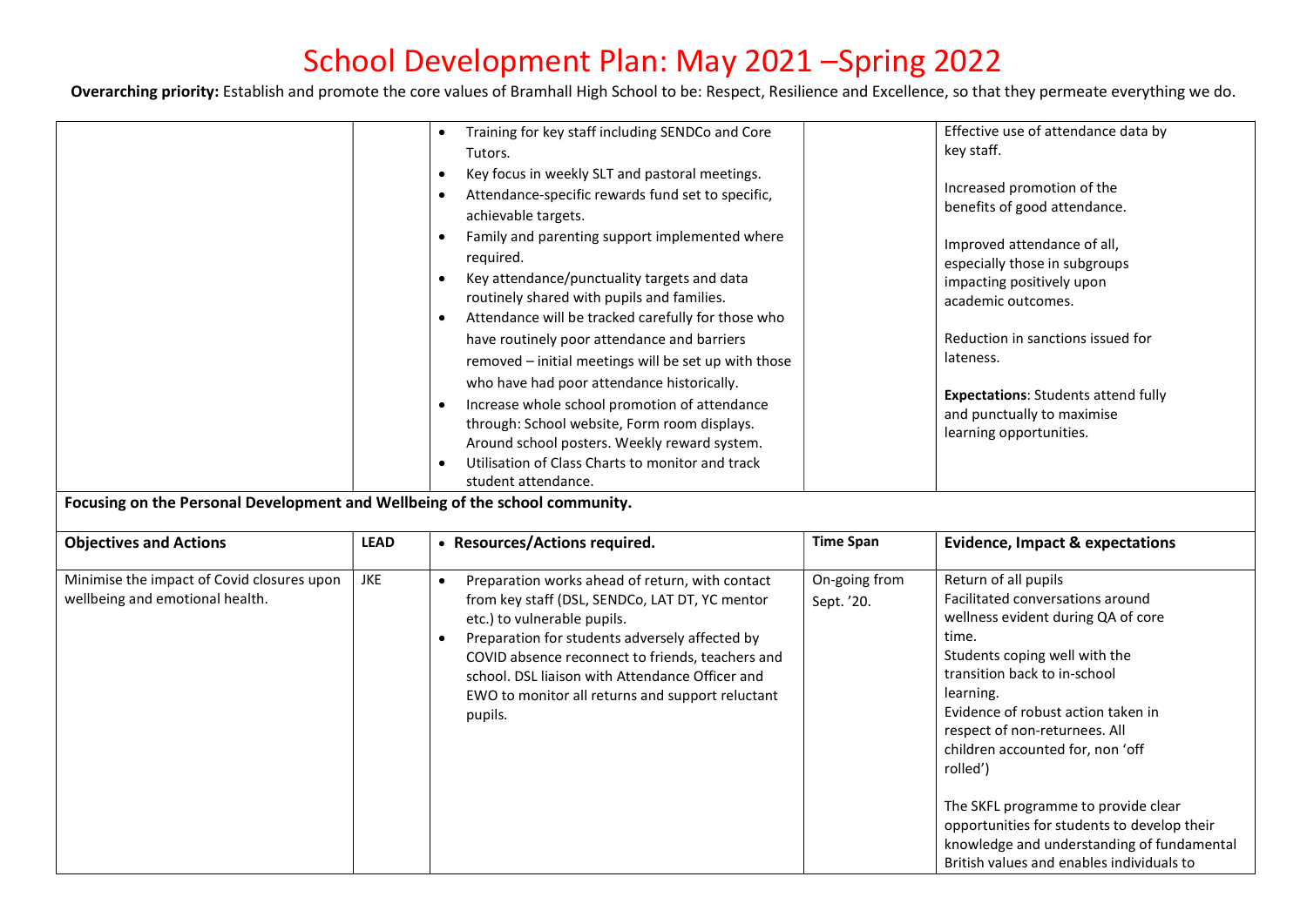| Provide a comprehensive programme of          | <b>JKE</b> | Audit the current provision to ensure all new<br>$\bullet$           | On-going from | recognise the need to be responsible,                              |
|-----------------------------------------------|------------|----------------------------------------------------------------------|---------------|--------------------------------------------------------------------|
| PSCHE (including RSE) through Skills for Life | VF         | aspects, including the refined RSE syllabus, fully                   | Sept. '20.    | respectful, active citizens who contribute                         |
| programme to ensure the statutory and         |            | embedded.                                                            |               | positively to our school and to society.                           |
| wider needs of pupils are met in order to be  | SLs        | Ensure cohesion between Core time, assemblies<br>$\bullet$           |               |                                                                    |
| safe and become responsible, respectful       |            | and the SKFL days.                                                   |               | Evidenced:                                                         |
| and active citizens who contribute to         | <b>PWS</b> | External providers to be booked for the year in<br>$\bullet$         |               | 1.<br>Programme                                                    |
| society.                                      |            | advance.                                                             |               | Assemblies<br>2.                                                   |
|                                               |            | Promote the importance of SKFL and parity of<br>$\bullet$            |               | Core Time Audit<br>3.                                              |
|                                               |            | importance with academic learning.                                   |               | Positive behaviours<br>4.                                          |
|                                               | JKE        | SoL to be developed that demonstrates a 5-year<br>$\bullet$          |               | <b>Community Cohesion</b><br>5.                                    |
|                                               |            | progression of knowledge and experience. Current                     |               |                                                                    |
|                                               |            | resources to be updated and streams provided to                      |               |                                                                    |
|                                               |            | act as a 'script'.                                                   |               | Rolling programme of statutory                                     |
|                                               | <b>JKE</b> | Programme of work implemented effectively, with<br>$\bullet$         |               | elements delivered by external                                     |
|                                               |            | training where necessary, and review of SKFL to                      |               | colleagues,                                                        |
|                                               |            | ensure more than logistics is considered.                            |               | QA of SKFL and of SKFL day                                         |
|                                               |            | Adaptations to made where necessary in response<br>$\bullet$         |               | reviews.                                                           |
|                                               |            | to local and national agendas e.g. drugs, knife                      |               | Student and staff voice activities.                                |
|                                               |            | crime, consent culture.                                              |               | Reviews with Governors.                                            |
|                                               |            | SKFL learning adapted in order to be accessible to all.<br>$\bullet$ |               |                                                                    |
|                                               | <b>CMA</b> | Comprehensive plan for SKFL delivery to those absent<br>$\bullet$    |               |                                                                    |
|                                               | JKE        | on the day/s.JKE to run / promote parental groups                    |               | Evidence of improved wellbeing                                     |
|                                               |            | on key issues to keep students safe.                                 |               | and happiness from staff surveys.<br>Wellness culture embedded and |
|                                               | <b>PWS</b> | Clear focus on Charity and other community work.<br>$\bullet$        |               |                                                                    |
|                                               | <b>JKE</b> | Student Leadership opportunities re-instated.<br>$\bullet$           |               | role modelled through SLs.                                         |
|                                               |            |                                                                      |               | Complete 'buy-in' to wellness<br>culture for all by staff.         |
| Drive forward a programme of mental           | JKE        | Comprehensive package of measures to be<br>$\bullet$                 | On-going from |                                                                    |
| health and wellbeing support for staff,       |            | prepared and presented to staff.                                     | Sept. '21.    |                                                                    |
| developing a culture of wellness for all.     |            | Creation of a staff 'Staff Lounge' - a professional<br>$\bullet$     |               | Evidence of improved wellbeing                                     |
|                                               |            | and social meeting space at the heart other school,                  |               | and happiness from pupil surveys.                                  |
|                                               |            | replacing small staff rooms.                                         |               | Wellness culture embedded and                                      |
|                                               |            | Staff access to 'fast track' external and internal<br>$\bullet$      |               | role modelled by Student Leaders                                   |
|                                               |            | counselling.                                                         |               | and all pupils.                                                    |
|                                               |            | Wellbeing to be at the heart of all working practices<br>$\bullet$   |               | Complete 'buy-in' to wellness                                      |
|                                               |            |                                                                      |               | culture for all by pupils.                                         |
|                                               |            | and relations through 'TEA: Thoughts, Energy,                        |               | Surveys demonstrate staff and                                      |
|                                               |            | Actions'.                                                            |               | pupils feel safe.                                                  |
|                                               |            | Training opportunities for staff to self-care and peer<br>$\bullet$  |               | Additional training enables staff to                               |
|                                               |            | support others.                                                      |               | feel confident to safeguard.                                       |
|                                               |            |                                                                      |               |                                                                    |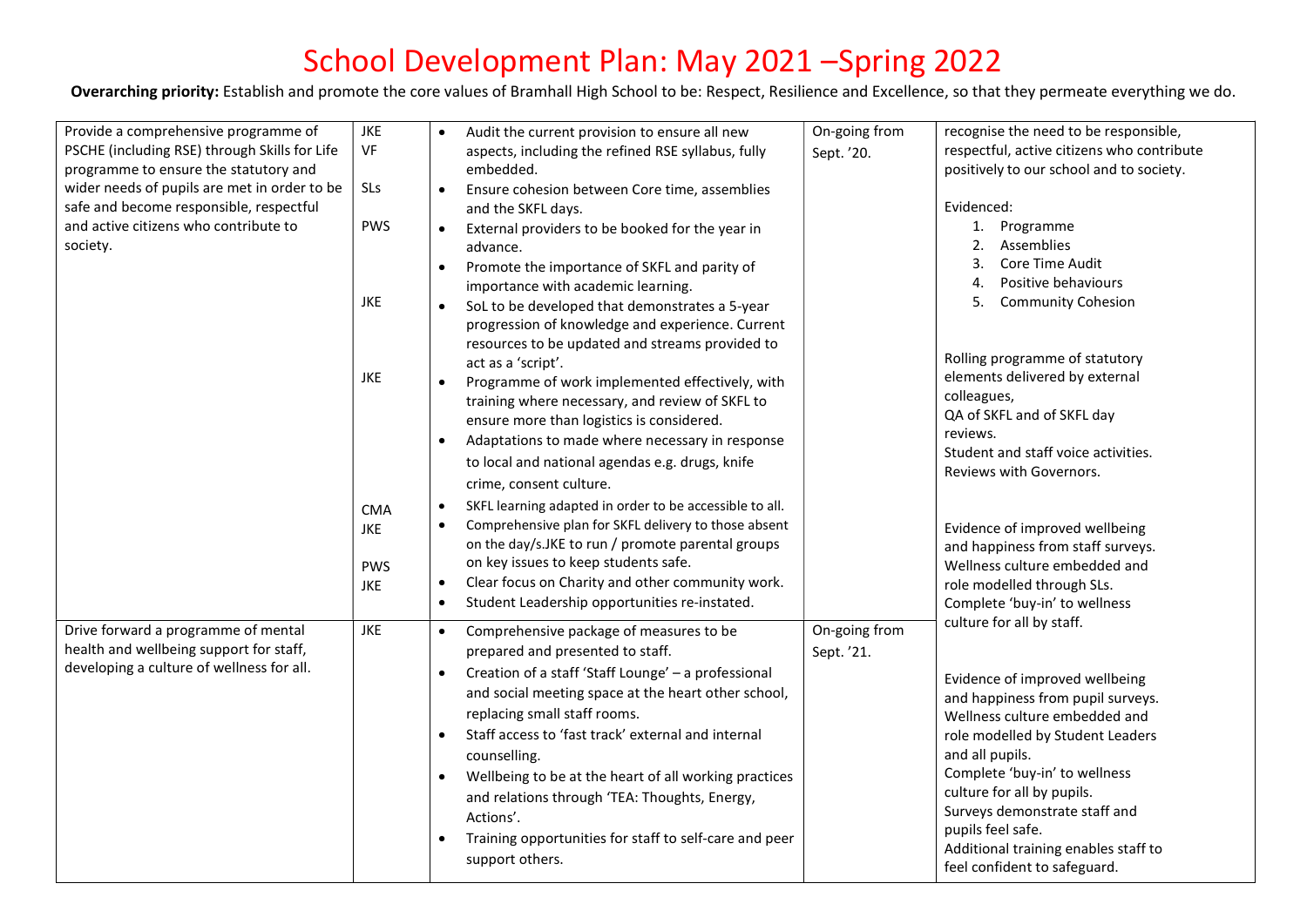| Continue to embed a programme of mental<br>health and wellbeing support for pupils,<br>developing a culture of wellness for all.                           | <b>JKE</b>         | Continued participation in Greater Manchester Mentally<br>Healthy Schools.<br>Liaison with external colleagues and involvements of<br>selected pupils in programmes to support wellbeing<br>organised by external colleagues.<br>Continue to embed Stockport's Improving Emotional<br>Wellbeing initiatives.<br>Training opportunities for pupils to self-care and peer<br>support others.                                                                                                                                            | On-going from<br>Sept. '21. | Expectations: School is a 'safe<br>space' for all. Pupils and staff feel<br>mentally resilient and feel cared<br>for. School culture is one of<br>support for all. Staff value the<br>importance of PSCHE and deliver it<br>to the expected standard. Students<br>engage fully in PSCHE.                                                                              |
|------------------------------------------------------------------------------------------------------------------------------------------------------------|--------------------|---------------------------------------------------------------------------------------------------------------------------------------------------------------------------------------------------------------------------------------------------------------------------------------------------------------------------------------------------------------------------------------------------------------------------------------------------------------------------------------------------------------------------------------|-----------------------------|-----------------------------------------------------------------------------------------------------------------------------------------------------------------------------------------------------------------------------------------------------------------------------------------------------------------------------------------------------------------------|
| Safeguarding prioritised and promoted<br>consistently and effectively, further<br>developing a culture of safeguarding being<br>the responsibility of all. | <b>JKE</b>         | Safeguarding inductions, training and CPD for all staff.<br>Investments in specific safeguarding training for key<br>staff.                                                                                                                                                                                                                                                                                                                                                                                                           | On-going from<br>Sept. '21. |                                                                                                                                                                                                                                                                                                                                                                       |
| Wide ranging provision of opportunities,<br>activities, trips, clubs, productions and<br>sporting activities re - established.                             | SIS & All<br>Staff | Extension of opportunities only when the safety<br>$\bullet$<br>protocols allow.<br>Events to be promoted through assemblies, bulletin<br>$\bullet$<br>and school calendar.<br>Educational visits (residential and non-residential)<br>$\bullet$<br>to be re-established from September 2021 in line<br>with guidance.<br>Attendance to be monitored, SEND and PP students<br>encouraged and supported to participate.<br>Line Manage new House Coordinator overseeing<br>$\bullet$<br>the planning and launch of a new House system. | On-going from<br>Sept. '21  | Activities contribute to the wider<br>ethos of the school. The 'Every<br>Hope, Every Dream and Every<br>Aspiration' part of the school's vision<br>is enhanced by these activities.<br>School calendar will highlight wider<br>opportunities linked to the taught<br>and non-taught curriculum.                                                                       |
| Student Leadership roles to be re-<br>established, Covid restrictions permitting.                                                                          | JKE/SLs            | Re-launch 'Ladder to Leadership' in assemblies.<br>$\bullet$<br>Recruit committed students to fulfil key roles.<br>$\bullet$<br>Organise Leaders to deliver literacy peer support for<br>$\bullet$<br>Y7 students.                                                                                                                                                                                                                                                                                                                    | On-going from<br>Sept. '21  | Clear routes to pupil leadership roles<br>discussed in Core and featured in<br>posters around school.<br>Clear pupil leadership<br>responsibilities seen 'in action' daily.<br>Expectations: School fosters young<br>peoples' ambitions and values the<br>contribution of Pupil Leaders. Peer<br>support offered by Pupil Leaders is<br>embraced by staff and pupils. |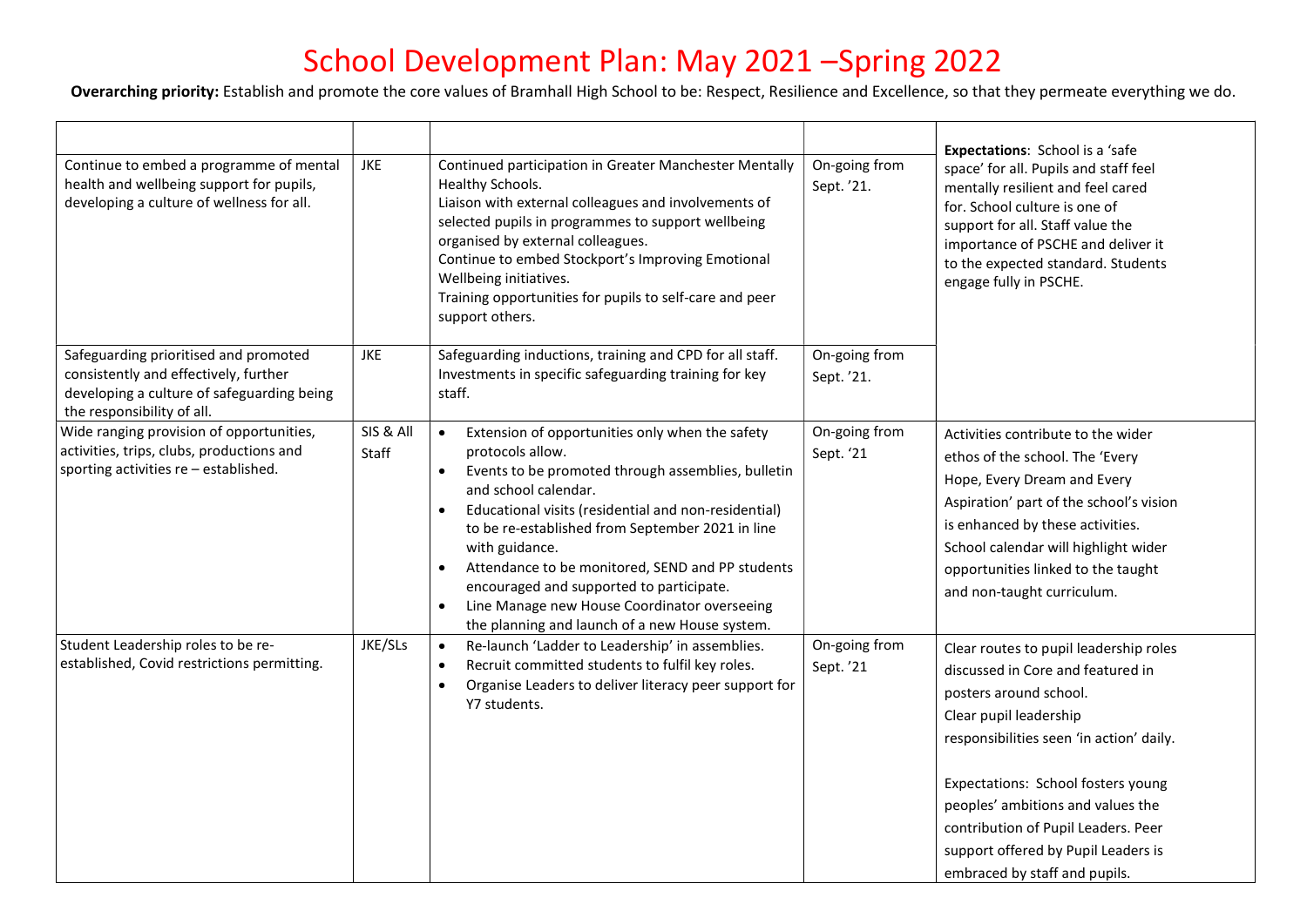| Focusing on the quality of Leadership and Management |             |                                                                                     |                   |                                                      |
|------------------------------------------------------|-------------|-------------------------------------------------------------------------------------|-------------------|------------------------------------------------------|
| <b>Objectives and Actions</b>                        | <b>LEAD</b> | <b>Resources/Actions required.</b>                                                  | <b>Time Span</b>  | Evidence, Impact &                                   |
|                                                      |             |                                                                                     |                   | expectation                                          |
| Ensure ongoing high-quality staffing across          | PWS/        | Re-introduce a system of appraisal for support staff.                               | June 2021         | <b>Anticipated impact</b>                            |
| the school at all levels.                            | Gov         | Rigorous Appraisal processes used to impact positively                              |                   | Leaders secure improvement                           |
|                                                      |             | on school improvement.                                                              |                   | throughout school and are                            |
| Staff are both challenged and supported to           |             |                                                                                     |                   | committed.                                           |
| be most effective in their role.                     |             | Invest in resources which give the staff the opportunity                            |                   |                                                      |
|                                                      |             | to have flexibility in where and when they work.                                    |                   | Evidenced by:                                        |
|                                                      |             | Investment in staff wellbeing through the establishment                             |                   | Staff wellbeing                                      |
|                                                      |             | of a whole school staffroom - 'a centre point' for staff.                           |                   | questionnaires/data                                  |
|                                                      |             |                                                                                     |                   | Attendance data                                      |
|                                                      |             | Enhance the CPD offer so that colleagues are given to                               |                   | MTP data and analysis ATL                            |
|                                                      |             | the opportunity to independently develop aspects of                                 |                   | data/analysis                                        |
|                                                      |             | their pedagogy.                                                                     |                   | Documentation from BLF                               |
|                                                      |             |                                                                                     |                   | meetings and events.<br>Details of Governor meetings |
|                                                      |             | Offer whole school leadership opportunities through<br>voluntary placements on SLT. |                   | /involvement                                         |
|                                                      |             |                                                                                     |                   |                                                      |
|                                                      |             | Explore different opportunities for staff to impact on                              |                   | Expectations:                                        |
|                                                      |             | whole school development e.g. Head of House system.                                 |                   | Staff can contribute positively<br>to BHS.           |
| Governors remain focused in their role and           |             | Governors focus on expectations and outcomes in their                               |                   |                                                      |
| committed to building their knowledge and            |             | routine business: both scheduled meetings and                                       |                   |                                                      |
| expertise.                                           |             | curriculum link roles.                                                              |                   |                                                      |
|                                                      |             | The strategic group (termly meetings) ensure they are                               |                   |                                                      |
|                                                      |             | able to influence the effective delivery of the SDP.                                |                   |                                                      |
|                                                      |             | Link governance to be expanded to include Pastoral                                  |                   |                                                      |
|                                                      |             | Links and Remote Learning.                                                          |                   |                                                      |
|                                                      |             | Governors access school-based training on key aspects                               |                   |                                                      |
|                                                      |             | of work in addition to the LA training offer.                                       |                   |                                                      |
|                                                      |             |                                                                                     |                   |                                                      |
|                                                      |             | Governors meeting scheduled adapted to include                                      |                   |                                                      |
|                                                      |             | training and discussion focus on each meeting.                                      |                   |                                                      |
| Continue to ensure sound financial                   | RBR/        | To take over the facilities and to work closely with                                | <b>March 2022</b> | Initial discussions have already taken place         |
| management and strategic planning, to                | ABA         | the LA to source funding to improve the facilities                                  |                   | with the LA.                                         |
| optimise resource allocation whilst                  |             | that will benefit the school and wider community.                                   |                   |                                                      |
| maintaining a focus on the school's key              |             |                                                                                     | Summer 21         |                                                      |
| priorities.                                          |             |                                                                                     |                   |                                                      |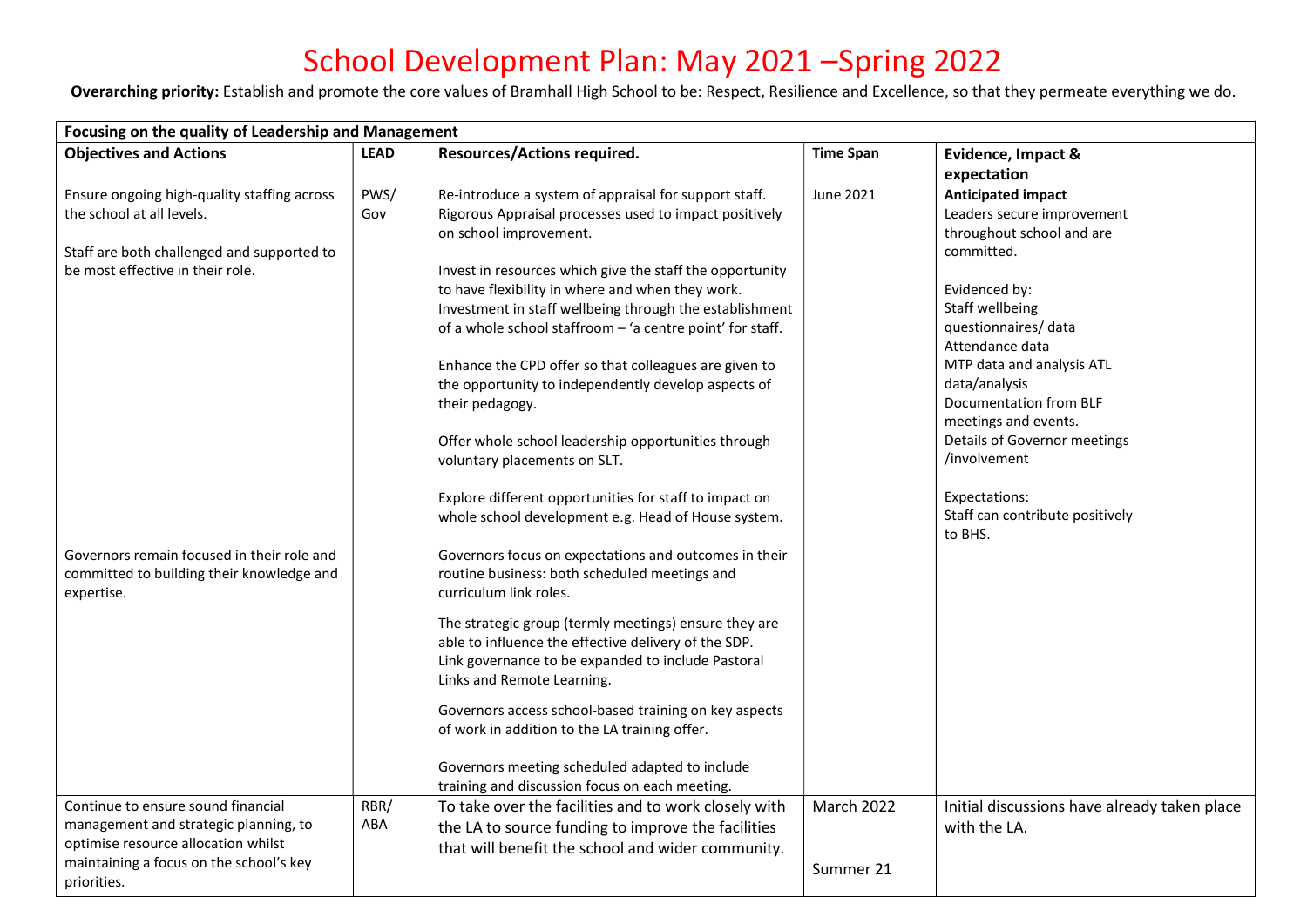|                                            |            | MU1 complete refurbishment IT & decoration             |                  | Internal improvements to school          |
|--------------------------------------------|------------|--------------------------------------------------------|------------------|------------------------------------------|
|                                            |            |                                                        | Summer 21        | environment                              |
|                                            |            | Refurbishment of MA2 to MA8 - Furniture,               |                  |                                          |
|                                            |            | decoration & flooring. Relocation of furniture from    |                  | Improved security of site                |
|                                            |            | MA2 to MA8 to areas of need.                           | Summer 21        | Staff wellbeing and internal improvement |
|                                            |            |                                                        |                  | Efficiency of building and external      |
|                                            |            | New sliding gate at sports hall to make site more      | Summer 21        | improvement                              |
|                                            |            | secure.                                                |                  | <b>External improvement</b>              |
|                                            |            |                                                        | Awaiting         |                                          |
|                                            |            | Fencing at the back of maths to the Astro pitch.       | feedback from    |                                          |
|                                            |            |                                                        | LA               |                                          |
|                                            |            | Revamp the PCC to full staffroom with seating,         | waiting for      |                                          |
|                                            |            |                                                        |                  |                                          |
|                                            |            | furniture, TVs, flooring.                              | funding to open. |                                          |
|                                            |            | Continue with Window replacement programme -           |                  |                                          |
|                                            |            | MFL £21k (pending LA funding)                          | From June 2021.  |                                          |
|                                            |            | Additional covered outdoor spaces for students         |                  |                                          |
|                                            |            | (pending LA funding) Healthy students fund.            |                  |                                          |
|                                            |            |                                                        |                  |                                          |
|                                            |            | Adjustments to the Refectory provision including:      |                  |                                          |
|                                            |            | New tills to improve service.                          |                  |                                          |
|                                            |            | Potentially looking at alternative way to serve        |                  |                                          |
|                                            |            | sandwiches to comply with new law and increase         |                  |                                          |
|                                            |            | revenue.                                               |                  |                                          |
|                                            |            | Review menu, order process and costings once           |                  |                                          |
|                                            |            | normal service has resumed.                            |                  |                                          |
| Strengthen partnerships & communications   | PWS/       | Re-establishment of effective live transition          | Ongoing from     | Enhanced reputation of the               |
| with parents/ carers & local community. To | SIS/       | events.                                                | Sept2021         | school amongst the local                 |
| continue to work as partners with the BLF  | <b>DBN</b> | Further exploration of Year 5 events taking            |                  | primary schools and                      |
| to further develop our community profile.  |            | place here at BHS.                                     |                  | community. Communication                 |
|                                            |            | Shared vison across members of the BLF                 |                  | to the school community is               |
|                                            |            | partnership.                                           |                  | streamlined and highly                   |
|                                            |            | Further development of partnerships with local         |                  | effective utilising multiple             |
|                                            |            | businesses and charities to raise the profile of       |                  | platforms.                               |
|                                            |            | BHS and BLF in the local community.                    |                  |                                          |
|                                            |            | Review of School communications.                       |                  | Evidenced by:                            |
|                                            |            | New Marketing strategy devised and implemented. This   |                  | Documentation from                       |
|                                            |            | will revolve around the brand of Bramhall High School. |                  | BLF meetings and                         |
|                                            |            |                                                        |                  | events.                                  |